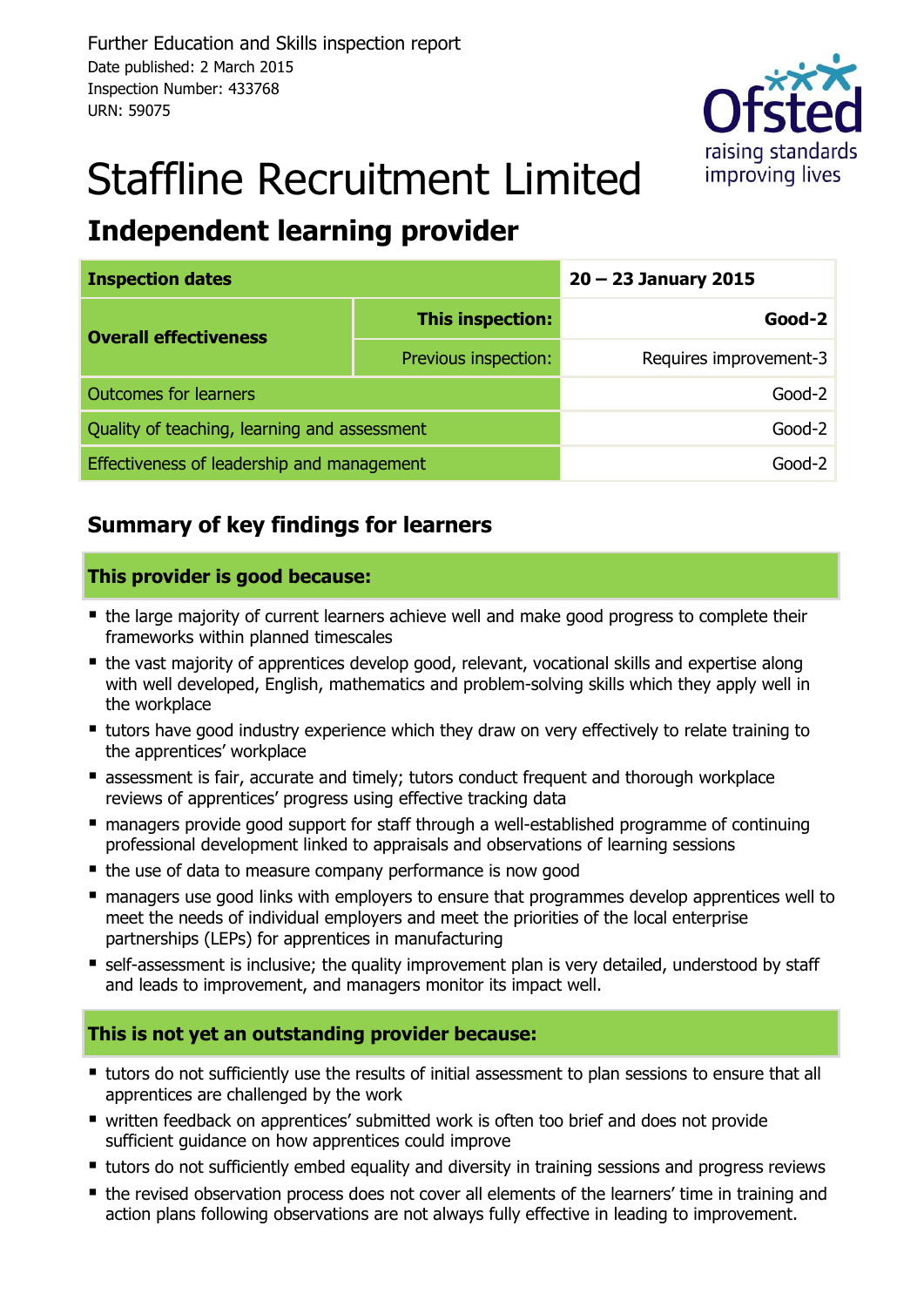# **Full report**

# **What does the provider need to do to improve further?**

- Ensure tutors consistently give apprentices constructive written feedback on what they have done well and how they can improve. Ensure that the setting of challenging and measurable targets during reviews of progress is consistently rigorous for all apprentices. Help all apprentices to improve by always including short-term development targets.
- **Fully use information from initial and on-going assessments to inform planning for individual** learning appropriately, so that activities in learning sessions meet the needs of different apprentices well.
- **Develop staff understanding of equality, diversity and safeguarding to enable them to extend** confidently apprentices' awareness and understanding of the diverse needs of communities, colleagues and customers they may encounter in their personal and working life.
- Extend the observation of teaching, learning and assessment to encompass all key processes involving the learner. Managers should monitor the action plans from observations more closely to ensure that provision continues to improve. Introduce a clear moderation process for observation findings and grades to ensure consistency and accuracy.

# **Inspection judgements**

| <b>Outcomes for learners</b> | Good |
|------------------------------|------|
|------------------------------|------|

- Elpis Training (Elpis), a division of Staffline Recruitment Limited, provides training and assessment in manufacturing technologies to apprentices employed in the manufacturing industry focusing particularly on apprenticeships in improving operational performance. The provider has recently developed an apprenticeship in agriculture and horticulture in partnership with a large supermarket chain. All apprentices on improving operational performance programmes are adults, only two of the eight apprentices following agriculture and horticulture programmes are aged 16 to 18. Elpis do not use any subcontractors and are directly responsible for the provision of all training.
- Outcomes for learners are good. Although overall success rates on apprenticeships declined between 2012/13 and 2013/14, they remained well above national rates. The large majority of current apprentices achieve well and make good progress. The proportion of apprentices completing their frameworks within planned timescales has improved significantly from a very low base to be well above the national rate in 2013/14. In-year data from the provider indicates that overall success rates are increasing and the proportion of apprentices completing their programmes within planned timescales is growing in 2014/15.
- Managers have introduced effective monitoring systems that now ensure that apprentices complete their programmes within planned timescales. This closer monitoring of apprentices' individual progress across all aspects of their framework successfully identifies any barriers to timely achievement and leads to appropriate support and rapid action to ensure apprentices succeed.
- The vast majority of apprentices develop good, relevant, vocational skills and expertise. Many achieve promotion in the workplace in recognition of their new skills. Projects investigated and introduced by apprentices within the workplace have significantly improved productivity, reduced wastage and provided cost savings for their employers. The development of apprentices' skills and the qualifications they gain have resulted in them taking on tasks with greater responsibility, significantly improving their job performance and their employability. The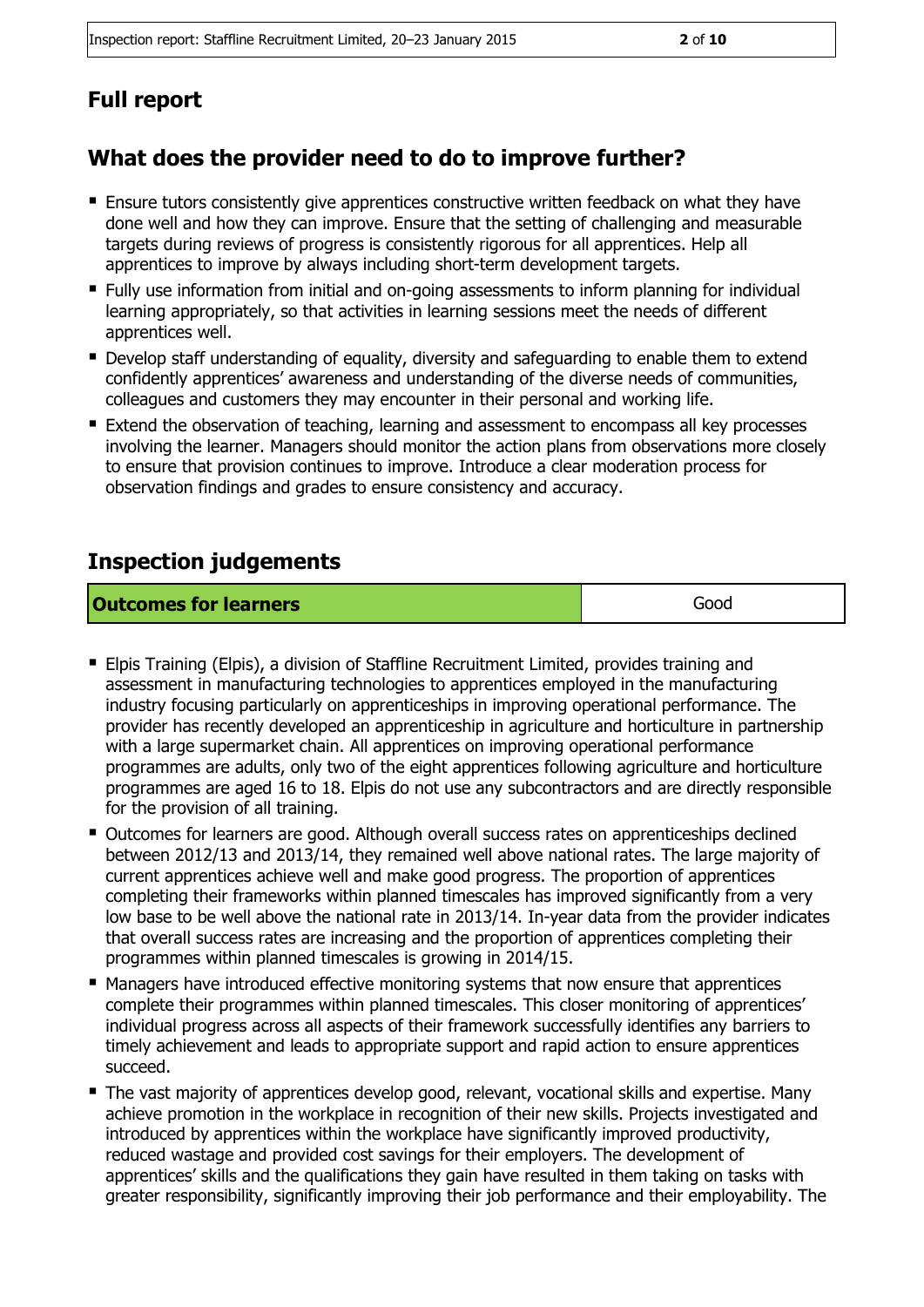very large majority of apprentices gain in confidence and self-esteem and have well developed problem-solving skills.

- **Apprentices value the achievement of functional skills and recognise how these help improve** both career prospects and job performance. All apprentices benefit from developing functional skills in English and mathematics and can apply them in a practical context, for example, when calculating task times and wastage. All tutors have completed functional skills at level 2 to improve their own confidence and ensure they fully understand problems faced by apprentices. This increased understanding enables tutors to support better the development of apprentices' skills.
- In 2013/14, managers and staff closed the gap in success rates between the low number of women and men that existed in the previous year. However, women achieve at a slower rate. The low numbers of learners from minority ethnic groups make statistical analysis invalid, but data show that learners from the 'any other white background' group succeeded less well than other groups in 2013/14. The proportion of learners who declared a learning difficulty and/or disability over the last three years is very low. Only one learner declared a learning difficulty or disability in 2013/14. This learner achieved their qualification in a timely manner.

#### **The quality of teaching, learning and assessment** Figure Good

- Teaching, learning and assessment are good. The very large majority of apprentices achieve their frameworks qualification within their planned end dates. In-year data clearly indicate continuing high success rates. Apprentices gain confidence, achieve good personal and employability skills and enjoy their learning programmes. Recently implemented strategies have increased the number of apprentices who stay on programme and complete their qualifications. Apprentices progress well in employment, taking on greater responsibility as their skills develop.
- **Tutors have good industry experience that they use very effectively to link training to the** apprentices' workplace. Tutors and employers work well together to make learning relevant to work tasks. This enables apprentices to identify readily a range of effective significant operational improvements, many of which employers have adopted. For example, apprentices suggested improvements to manual handling on a production line which cut time and significantly reduced the risk of repetitive strain injury to operators. Tutors know their apprentices well, have high expectations and provide good support, ensuring apprentices develop a wide range of skills relevant to their job needs.
- Tutors plan learning sessions well to provide interest and to stimulate learning. In a good session, apprentices confidently produced a schematic diagram of a process line using industrystandard symbols and correct terminology to describe component parts. However, tutors do not always meet individual learning needs by taking insufficient account of apprentices' previous knowledge and ability and they do not always sufficiently differentiate activities in learning sessions to ensure that all apprentices have enough challenge in their work. In a small number of learning sessions, often as a result of too much paperwork, apprentices lose interest and disengage from the activity.
- Assessment is fair, accurate and timely with tutors conducting frequent and thorough workplace reviews using accurate tracking data to monitor progress. Apprentices are aware of how much of their apprenticeship they have completed, and what they still need to do to finish successfully. However, the setting of learning targets is inconsistent; targets are often vague and difficult to measure, and staff and apprentices do not use them effectively to set personal development goals.
- **Tutors introduce functional skills in English and mathematics early in programmes through** discrete learning sessions that improve opportunities for apprentices to achieve. They embed mathematics well into the engineering curriculum and apprentices demonstrate confidence with calculations in fractions, geometry and percentages. In a minority of cases, tutors do not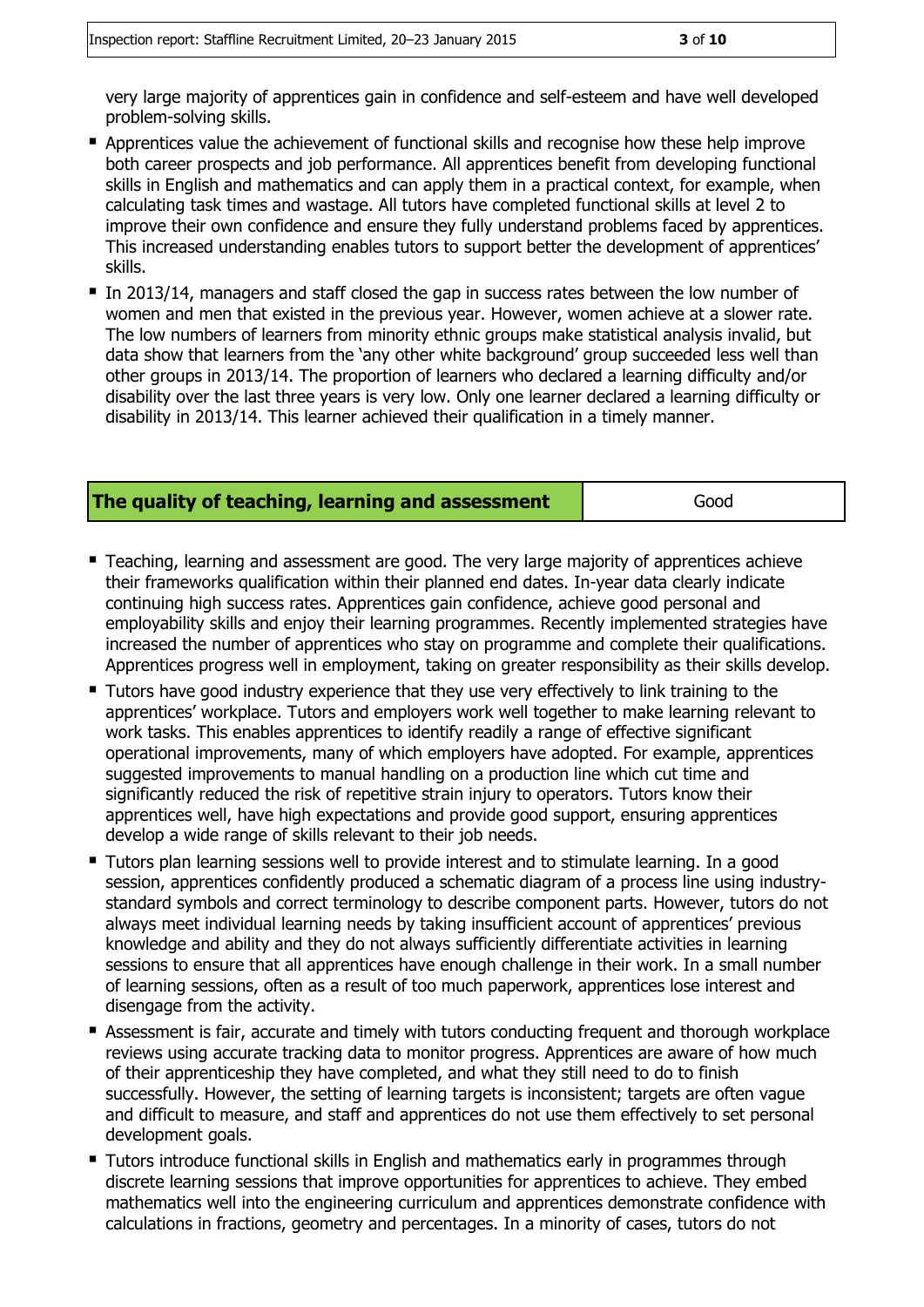develop apprentices' written English sufficiently. For example, they do not always correct errors in spelling, punctuation and grammar. Too few apprentices are on programmes for higher-level functional skills qualifications although many are considering progression.

- Apprentices receive good verbal feedback on how well they carry out tasks. Written feedback is often too brief and does not provide guidance to encourage apprentices to reflect on their progress, and indicate how they could improve their skills and understanding to achieve to the best of their ability.
- **Apprentices receive good advice and guidance before starting their programmes. Good induction** arrangements ensure apprentices understand clearly how they will benefit from their learning programme. Effective use of the employment rights and responsibilities booklet helps apprentices to take on knowledge and understanding of the workplace relevant to their job roles. Tutors do not use the results of initial assessment enough to plan and provide training. They do not discuss further training and progression opportunities sufficiently regularly with apprentices.
- Apprentices have a clear understanding of their rights and responsibilities at work. Managers and tutors appropriately prioritise health and safety to ensure apprentices have a safe training and working environment. Apprentices understand safeguarding and they know where to go if they have any concerns. Apprentices work well with their colleagues and understand the values of equality. In learning and review sessions, tutors do not do enough to ensure apprentices understand and appreciate the wider diverse needs, beyond that of race and gender, of the customers and colleagues they will encounter.

| The effectiveness of leadership and management | Good |  |
|------------------------------------------------|------|--|
|------------------------------------------------|------|--|

- Leadership and management are good. The recently appointed managers have ensured that the clear vision and strategy for the company is well communicated and understood by all staff. Elpis's managers and staff ensure that programmes meet the needs of employers and learners well and support local and national priorities identified by the LEPs across several regions, for example in manufacturing apprenticeships and in the development of English and mathematics.
- Senior managers hold effective and frequent meetings with their regional managers who in turn have effective and frequent meetings with tutors to ensure the performance of Elpis and its learners is well understood and communicated. Managers provide good support for staff through a well-established programme of continuing professional development linked to appraisals and to the outcomes of observations of teaching, learning and assessment. They monitor well the participation in, and impact of, professional development within the company.
- The use of data to measure performance has much improved since the last inspection and it is now good. Managers produce a set of meaningful monthly reports that they circulate and discuss at management and team meetings. They make use of data well to demonstrate and analyse performance at these meetings. Staff are now fully aware of the importance of data and have a good understanding of how their own role contributes to the success of the organisation. They now understand particularly well the significance of monitoring apprentices' progress and the importance of ensuring that apprentices achieve within expected timescales, which has led to a substantial increase in performance.
- The range of programmes is very successful at meeting the needs of apprentices, employers and the LEPs. Elpis managers and staff consult closely with employers to select the most appropriate National vocational qualification (NVQ) units to develop the apprentice in the workplace and to match the career paths of apprentices. For example, managers and staff have developed and are piloting an apprenticeship in agriculture and horticulture with a large supermarket chain to encourage growers to train their staff to raise standards.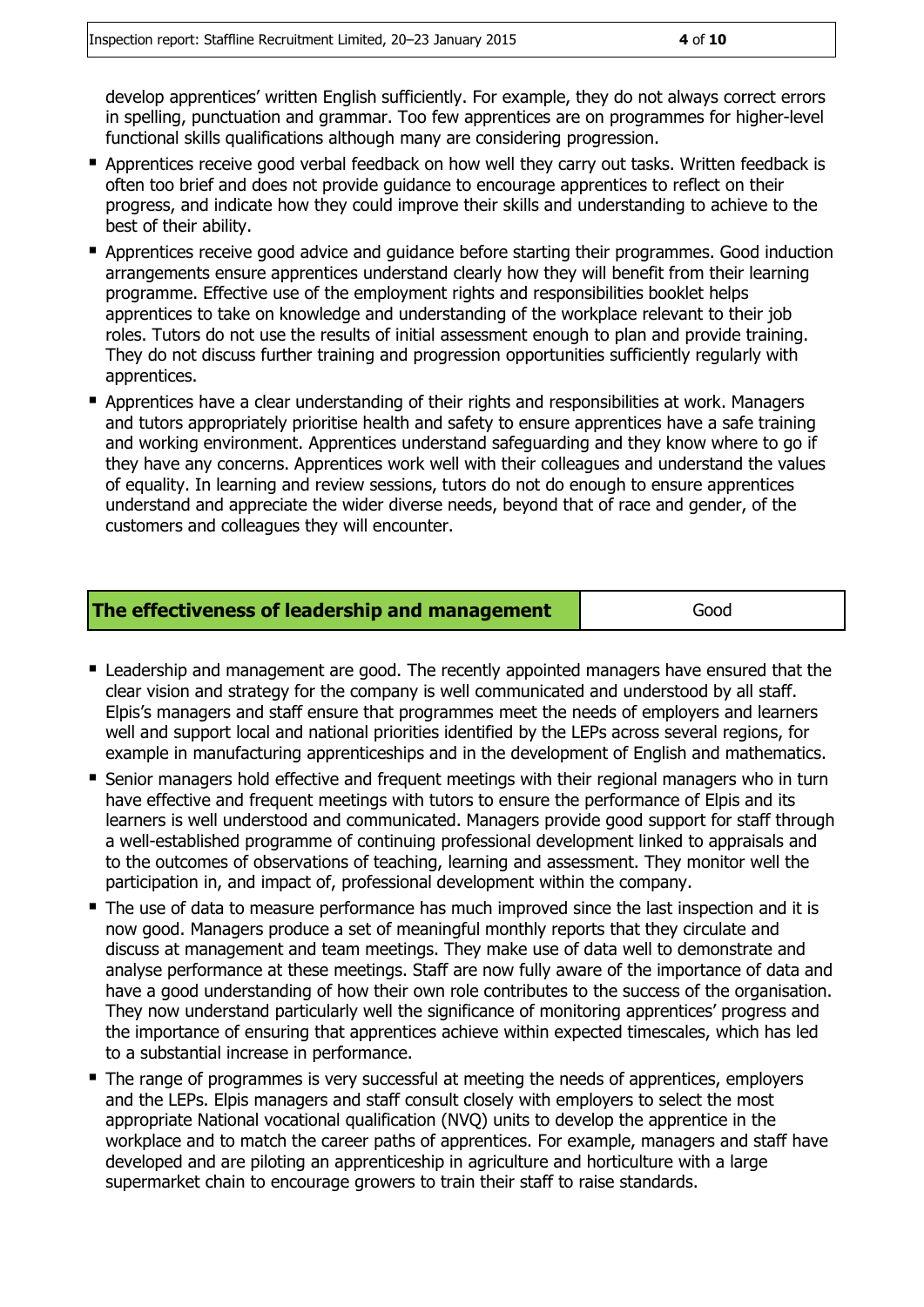- **Managers and staff work well with partners. They adjust courses to address the specific needs** of employers and apprentices, including course times to suit changes in shift patterns of apprentices or to respond to production demands. Elpis business development managers are fully aware of LEP priorities and discuss these with employers when designing and agreeing programmes.
- The new revised observation process for teaching, learning and assessment accurately identifies key strengths and weaknesses in learning sessions. However, moderation to ensure that all observation grades are correct, particularly with the planned introduction of additional observers, lacks rigour. Often observations focus too much on tutor activity and not enough on the impact on learning. Action plans following observations are not always fully effective. Covering equality and diversity in learning sessions and a lack of challenge for the more able learners were areas for improvement at the last inspection. Current observations of learning sessions indicate these require further improvement. Observations include teaching, learning and assessment, but no observations have taken place of induction or progress reviews.
- Managers ensure that self-assessment involves all staff and includes the views of employers and apprentices. A shortfall recognised by managers, is that they collect the views of apprentices at the end rather than throughout the programme. The self-assessment report is mostly accurate and now includes robust analysis of data to inform a precise view of the key strengths or weaknesses of the provision.
- The quality improvement plan for the self-assessment report is very detailed. Staff understand it well. Managers thoroughly monitor the plan each month. They have introduced several effective actions to improve provision since the last inspection, but a delay in the implementation of key improvement measures has lessened their impact to date. For example, the weakness in the quality of written feedback provided to apprentices, a weakness at the last inspection, although improved, remain as an area for improvement.
- The promotion of equality and diversity requires improvement. Managers provide equality and diversity training for all staff. Apprentices have a basic understanding of equality, but staff still lack the confidence to discuss and extend apprentices' awareness of equality and diversity in learning sessions and at progress reviews. Managers have not been successful in attracting more women onto apprenticeship programmes. They have started to analyse data to identify participation and performance by different groups of apprentices and have taken effective actions to improve any identified under-performance by different groups.
- The provider's safeguarding of all apprentices is good. Apprentices have a very good understanding of health and safety and know how to report any safeguarding concerns. The vast majority of apprentices are adults, but suitable arrangements are in place to ensure that younger apprentices are safe and aware of the measures in place to protect them. Managers have provided safeguarding training to staff and staff awareness is strong. However, at progress reviews only a check takes place if an apprentice has a safeguarding concern rather than using this as an opportunity to extend apprentices' understanding of this area. All staff are qualified and managers check their records with the Disclosure and Barring Service. Managers have developed an e-safety policy and shared it with all staff and apprentices to ensure that apprentices are fully aware of how to remain safe on the internet. Managers have good links with local safeguarding boards and, through its parent company, have access to current information and guidance from 'Prevent' officers and staff. Elpis are about to introduce radicalisation awareness training to staff.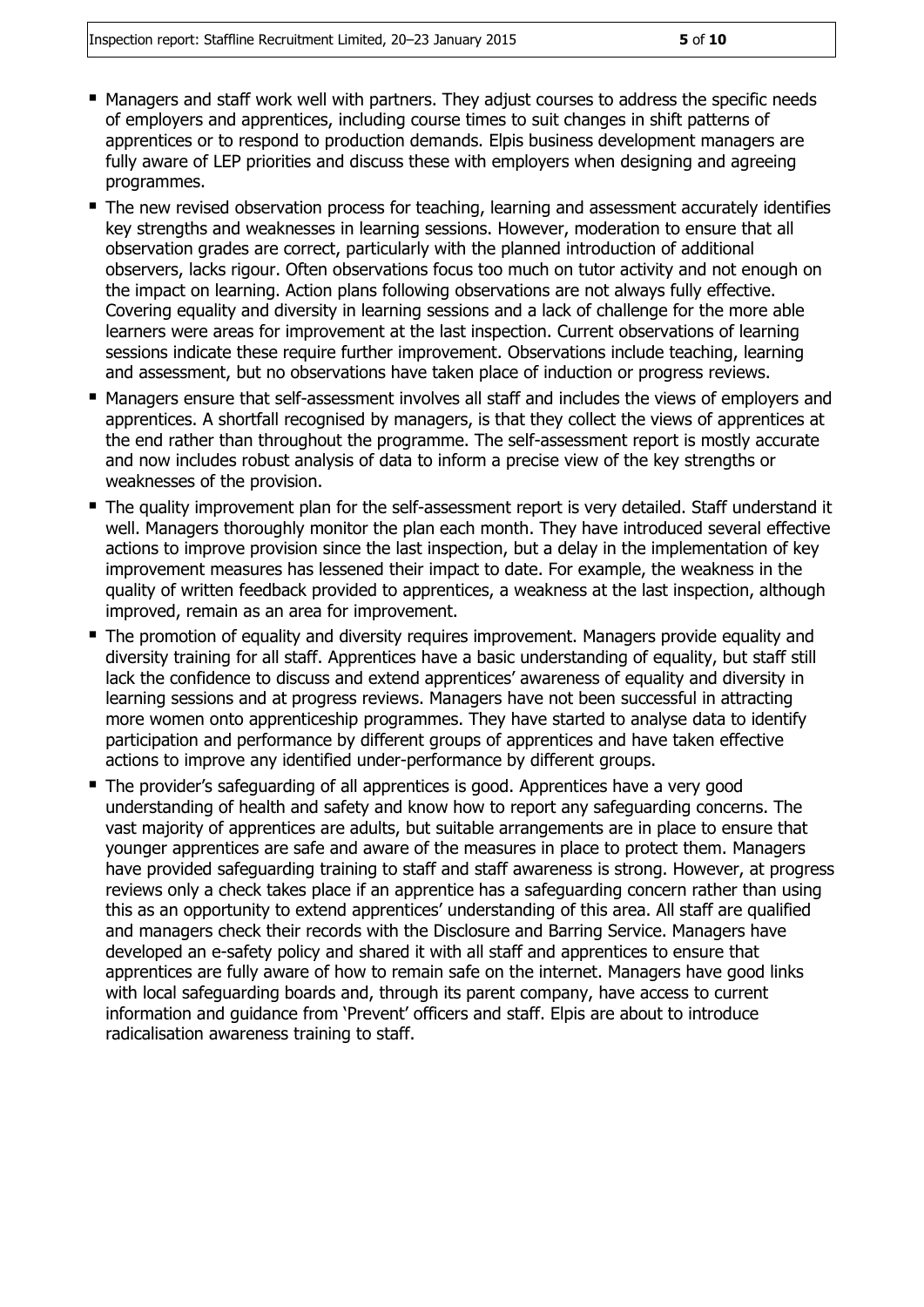# **Record of Main Findings (RMF)**

| <b>Staffline Recruitment Limited</b>                                                                                                          |                |                           |                           |                        |              |                         |                 |               |                    |
|-----------------------------------------------------------------------------------------------------------------------------------------------|----------------|---------------------------|---------------------------|------------------------|--------------|-------------------------|-----------------|---------------|--------------------|
| Inspection grades<br>are based on a<br>provider's<br>performance:<br>1: Outstanding<br>2: Good<br>3: Requires<br>improvement<br>4: Inadequate | Overall        | 14-16 part-time provision | 14-16 full-time provision | 16-19 study programmes | Traineeships | 19+ learning programmes | Apprenticeships | Employability | Community learning |
| Overall effectiveness                                                                                                                         | $\overline{2}$ |                           |                           |                        |              |                         | $\overline{2}$  |               |                    |
| Outcomes for<br>learners                                                                                                                      | $\overline{2}$ |                           |                           |                        |              |                         | $\overline{2}$  |               |                    |
| The quality of<br>teaching, learning<br>and assessment                                                                                        | $\overline{2}$ |                           |                           |                        |              |                         | $\overline{2}$  |               |                    |
| The effectiveness of<br>leadership and<br>management                                                                                          | $\overline{2}$ |                           |                           |                        |              |                         | $\overline{2}$  |               |                    |

| Subject areas graded for the quality of teaching, learning and assessment |   |  |  |
|---------------------------------------------------------------------------|---|--|--|
| <b>Manufacturing Technologies</b>                                         | כ |  |  |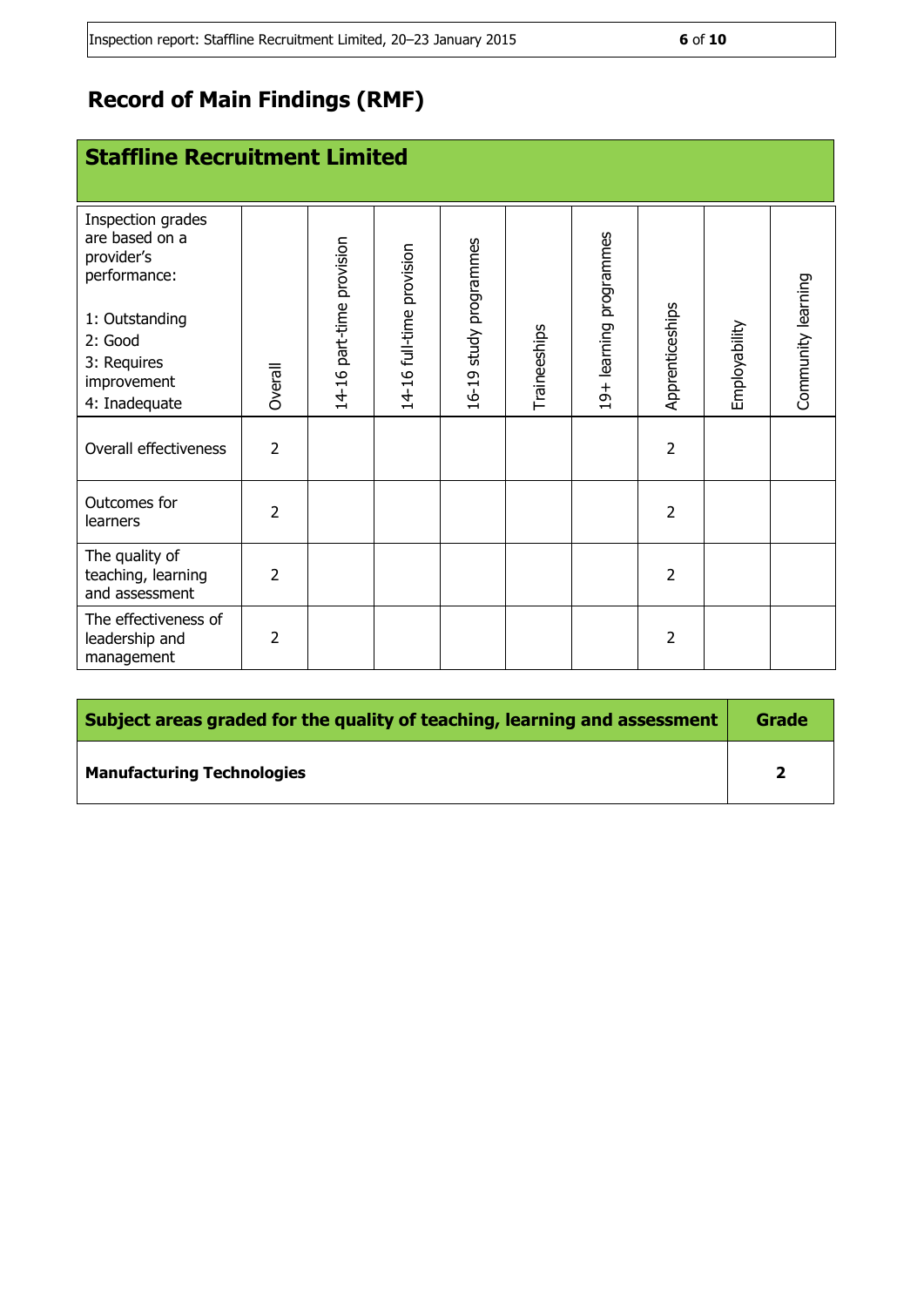# **Provider details**

| <b>Type of provider</b>                                                              | Independent learning provider |
|--------------------------------------------------------------------------------------|-------------------------------|
| <b>Age range of learners</b>                                                         | $16+$                         |
| <b>Approximate number of</b><br>all learners over the previous<br>full contract year | 239                           |
| <b>Principal/CEO</b>                                                                 | Mrs Laura Savage              |
| <b>Date of previous inspection</b>                                                   | 27 September 2013             |
| <b>Website address</b>                                                               | www.staffline.co.uk           |

## **Provider information at the time of the inspection**

| <b>Main course or learning</b><br>programme level                                              | Level 1 or<br>below         |                 | Level <sub>2</sub> |             | Level 3 |             | Level 4<br>and above |              |             |  |
|------------------------------------------------------------------------------------------------|-----------------------------|-----------------|--------------------|-------------|---------|-------------|----------------------|--------------|-------------|--|
| <b>Total number of learners</b>                                                                | $16 - 18$                   | $19+$           | $16 - 18$          |             | $19+$   | $16 - 18$   | $19+$                | $16 - 18$    | $19+$       |  |
| (excluding apprenticeships)                                                                    | N/A                         | N/A             | N/A                |             | N/A     | N/A         | N/A                  | N/A          | N/A         |  |
|                                                                                                | <b>Intermediate</b>         | <b>Advanced</b> |                    |             |         |             | <b>Higher</b>        |              |             |  |
| <b>Number of apprentices by</b><br><b>Apprenticeship level and age</b>                         | $16 - 18$                   | $19+$           |                    | $16 - 18$   |         | $19+$       |                      | $16 - 18$    | $19+$       |  |
|                                                                                                | $\overline{4}$              | 235             |                    | $\mathbf 0$ |         | $\mathbf 0$ | $\mathbf 0$          |              | $\mathbf 0$ |  |
| <b>Number of traineeships</b>                                                                  |                             | $16 - 19$       |                    |             | $19+$   |             |                      | <b>Total</b> |             |  |
|                                                                                                | N/A                         |                 |                    |             | N/A     |             |                      | N/A          |             |  |
| <b>Number of learners aged 14-16</b>                                                           | N/A                         |                 |                    |             |         |             |                      |              |             |  |
| <b>Full-time</b>                                                                               | N/A                         |                 |                    |             |         |             |                      |              |             |  |
| <b>Part-time</b>                                                                               | N/A                         |                 |                    |             |         |             |                      |              |             |  |
| <b>Number of community learners</b>                                                            | N/A                         |                 |                    |             |         |             |                      |              |             |  |
| <b>Number of employability learners</b>                                                        | N/A                         |                 |                    |             |         |             |                      |              |             |  |
| <b>Funding received from</b>                                                                   | Skills Funding Agency (SFA) |                 |                    |             |         |             |                      |              |             |  |
| At the time of inspection the<br>provider contracts with the<br>following main subcontractors: | ■                           | N/A.            |                    |             |         |             |                      |              |             |  |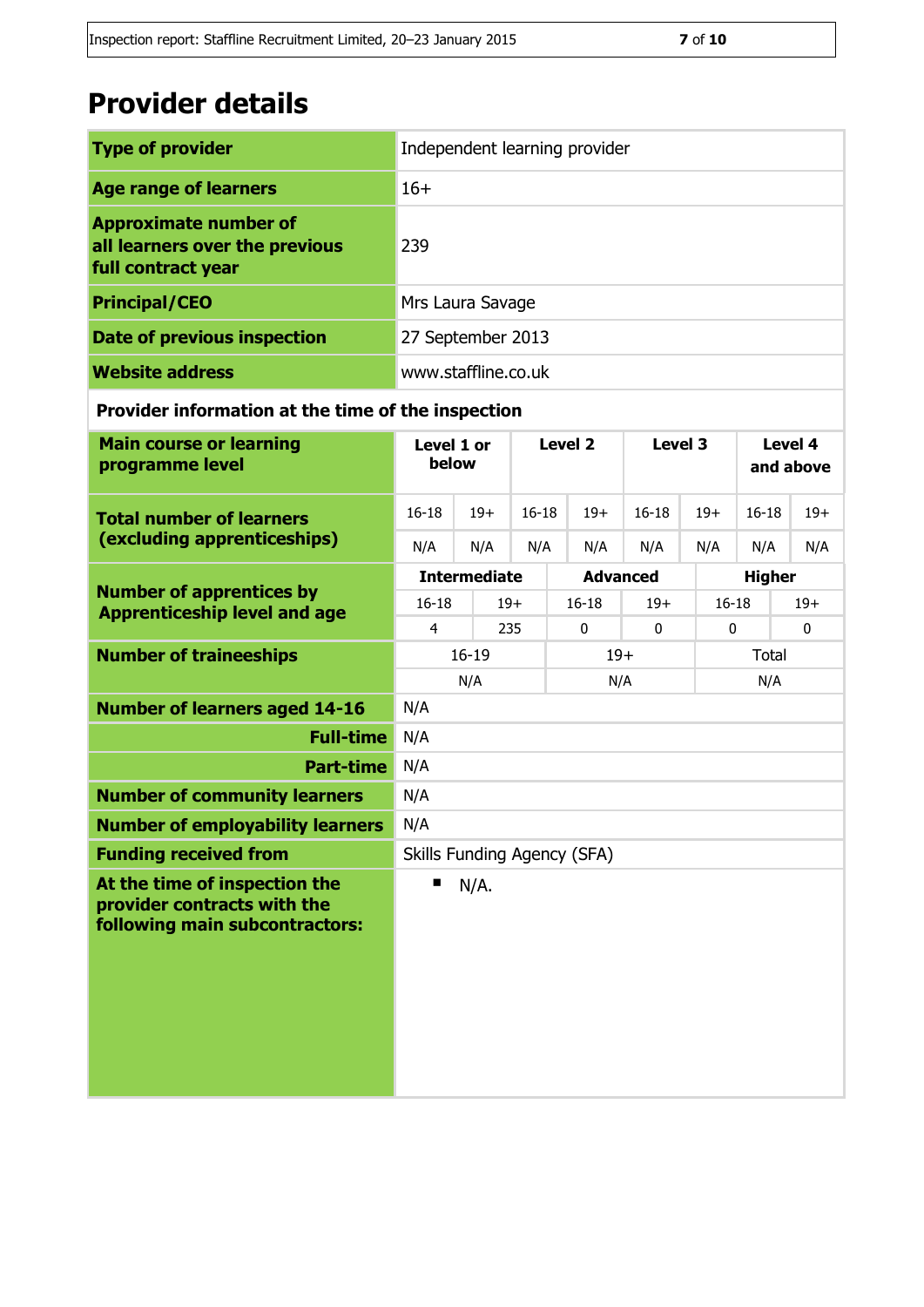# **Contextual information**

Elpis Training, formerly Peter Rowley Ltd, was established in 1997 and was acquired by Staffline Recruitment Ltd in 2009. The Staffline Group also acquired Eos Works in June 2011; Eos is the prime contractor for the work programme in Birmingham, Solihull and the Black Country. Through group collaboration, the Elpis Training division of Staffline Recruitment Ltd now operates under the managing director of Eos Works. Elpis Training provides workplace learning within the manufacturing and food sectors. They have 11 field-based tutors located across the country. The division specialises in education, training and consultancy, providing apprenticeship frameworks mostly in improving operational performance.

# **Information about this inspection**

**Lead inspector** Bob Busby HMI

One of Her Majesty's Inspectors (HMI) and two additional inspectors, assisted by the Delivery Manager as nominee, carried out the inspection with short notice. Inspectors took account of the provider's most recent self-assessment report and development plans, and the previous inspection report. Inspectors also used data on learners' achievements over the last three years to help them make judgements. Inspectors used group and individual interviews, telephone calls and online questionnaires to gather the views of learners and employers; these views are reflected throughout the report. They observed learning sessions, assessments and progress reviews. The inspection took into account all relevant provision at the provider. Inspectors looked at the quality of teaching, learning and assessment across all of the provision and graded the sector subject area listed in the report.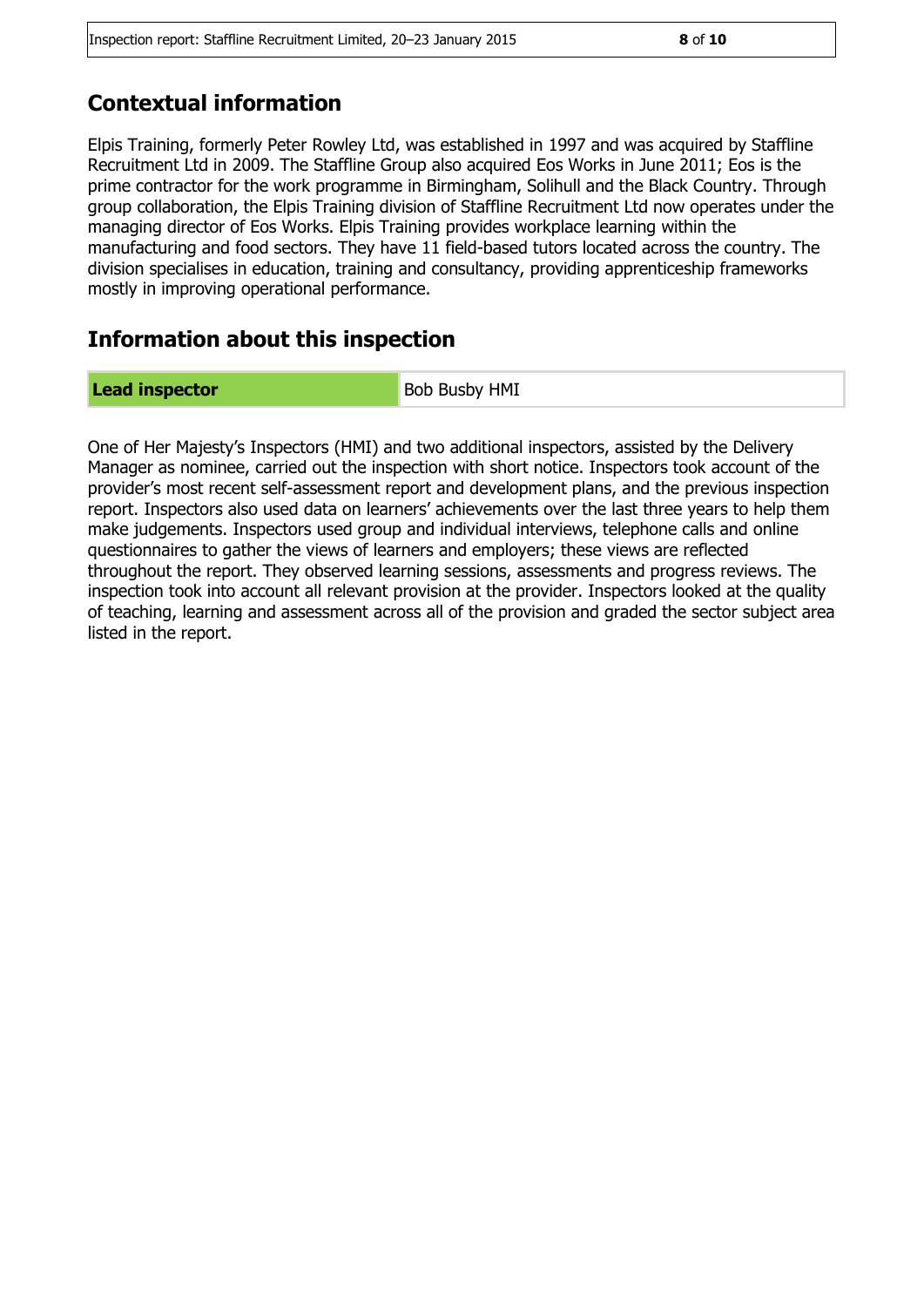## **What inspection judgements mean**

| Grade   | <b>Judgement</b>     |
|---------|----------------------|
| Grade 1 | Outstanding          |
| Grade 2 | Good                 |
| Grade 3 | Requires improvement |
| Grade 4 | Inadequate           |

Detailed grade characteristics can be viewed in the *Handbook for the inspection of further* education and skills 2012, Part 2:

www.gov.uk/government/publications/handbook-for-the-inspection-of-further-education-and-skillsfrom-september-2012

Any complaints about the inspection or the report should be made following the procedures set out in the guidance 'Raising concerns and making complaints about Ofsted', which is available from Ofsted's website: www.gov.uk/government/organisations/ofsted. If you would like Ofsted to send you a copy of the guidance, please telephone 0300 123 4234, or email enquiries@ofsted.gov.uk.



Learner View is a website where learners can tell Ofsted what they think about their college or provider. They can also see what other learners think about them too.

To find out more go to [www.learnerview.ofsted.gov.uk](http://www.learnerview.ofsted.gov.uk/)



Employer View is a new website where employers can tell Ofsted what they think about their employees' college or provider. They can also see what other employers think about them too.

To find out more go to [www.employerview.ofsted.gov.uk](http://www.employerview.ofsted.gov.uk/)